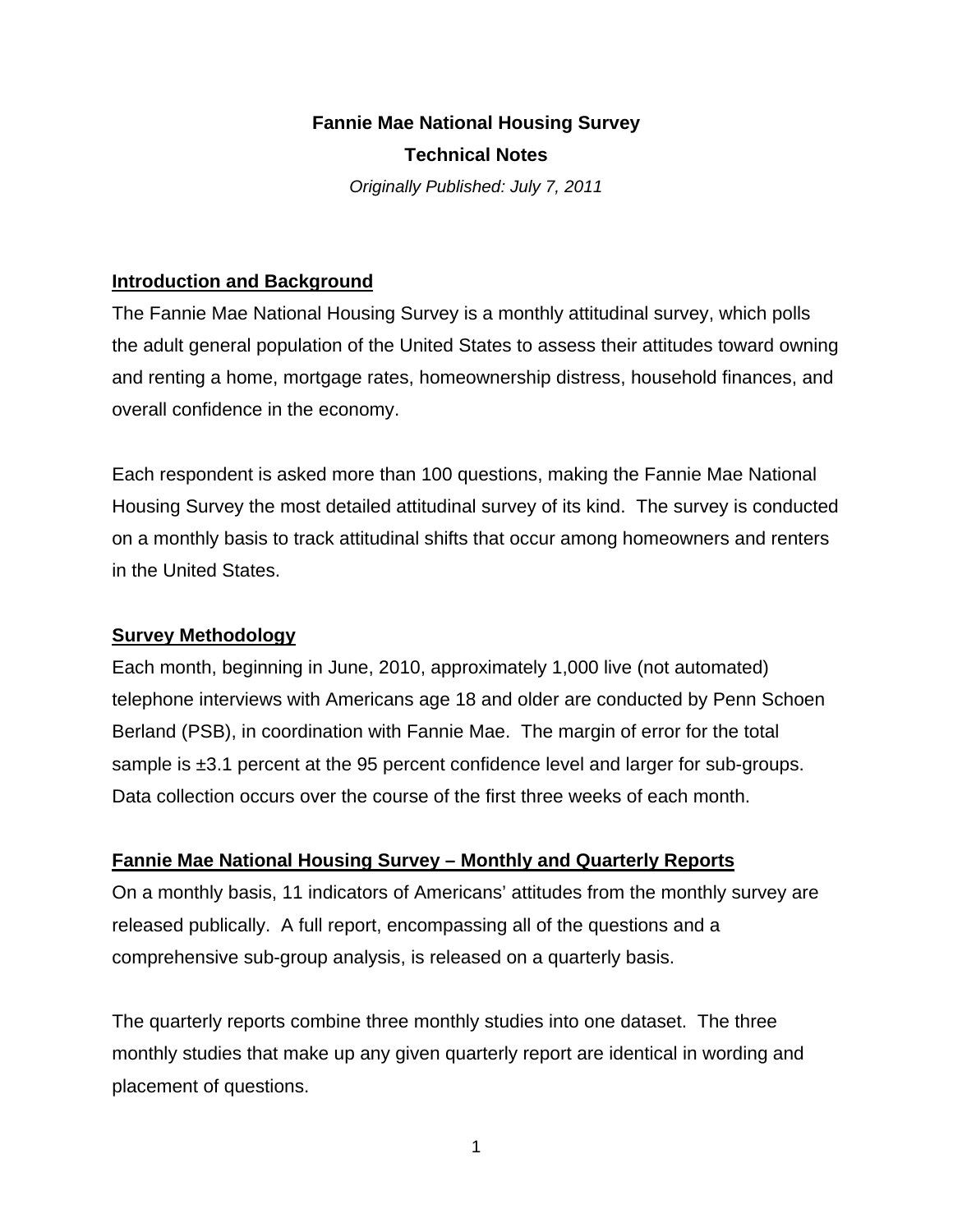Our most current and previous National Housing Survey quarterly reports can be found at: http://www.fanniemae.com/media/survey/monthly.jhtml

#### **Sample Design**

To ensure that a representative audience is polled, Random Digit Dialing (RDD) is used. RDD telephone sampling has been used for decades to create a representative sample of the U.S. population, and it provides a far more complex and layered than simply dialing numbers across the country randomly. The RDD system used by PSB – the Genesys system – works as follows:

Area codes and exchanges are determined for an area based on a range of geographic and demographic criteria, such as state, Congressional district, county, media market, percent of various minority populations, percent with household income less than \$50,000 per year, etc. Following determination of area codes and exchanges, the final 4 digits of the phone number are created randomly.

The list is then scrubbed against known disconnected numbers and against business numbers to improve accuracy in reaching residences. Demographics are based on U.S. Census Bureau data and PRIZM cluster categorization (updated quarterly), along with geographic exchange information.

Each telephone exchange is rated based on the number of listed households and the population in a particular location, based on U.S. Census Bureau information. The distribution is then weighted to make sure that more numbers are generated where more people reside, so the distribution of phone numbers matches the distribution of people on an exchange-by-exchange basis. Normally this is done to reflect population distribution and also can be set to model a number of other factors, such as age and race distribution.

2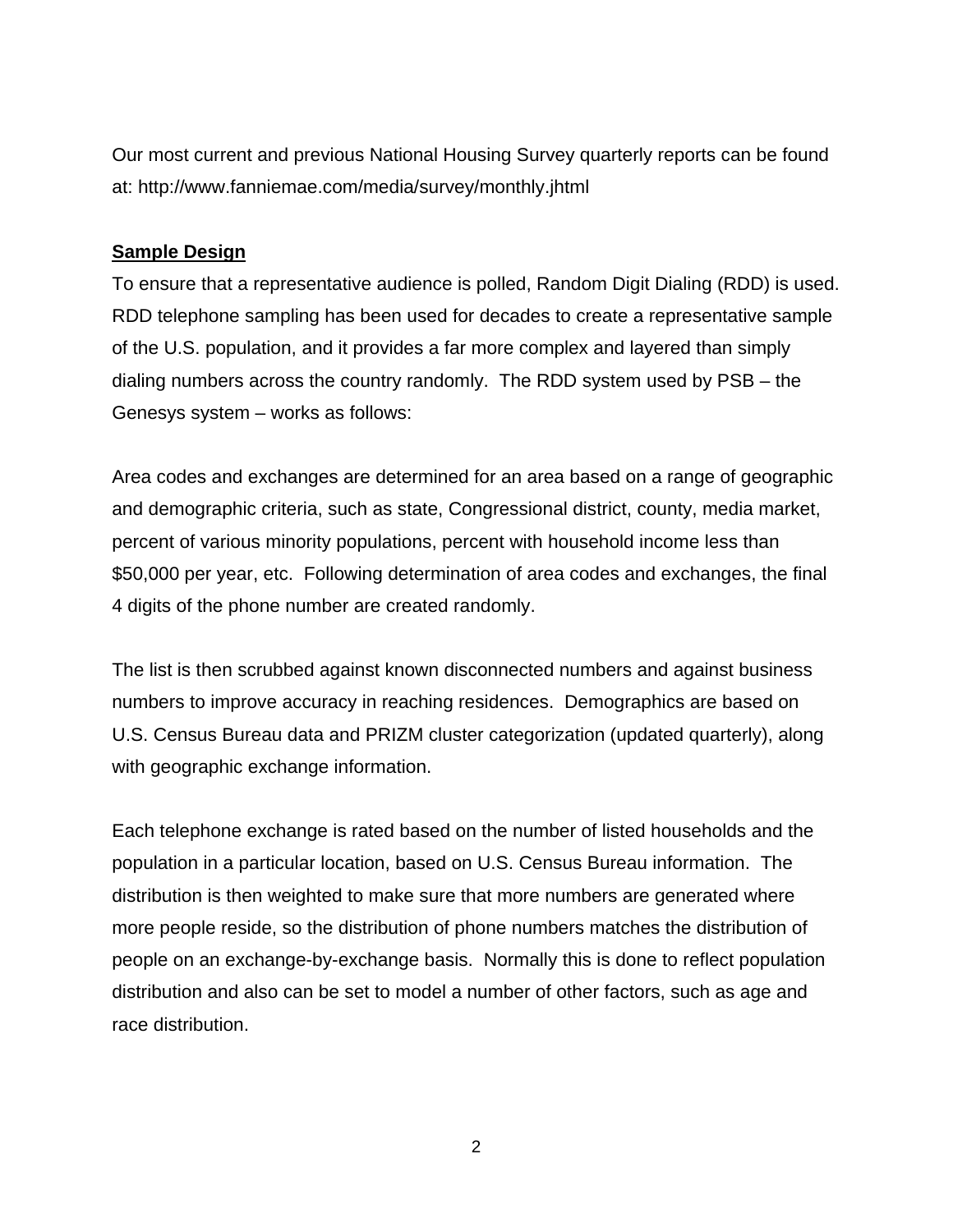With RDD, any possible number can be generated, and new movers, unlisted numbers, etc., will be included and contacted – as opposed to a list sample, which cannot include every household currently existing in the area. For more specific sub-audiences, RDD's targeting capabilities are limited. In turn, a list sample is generally used for low incidence audiences.

In recent years, there has been a question regarding whether to dial cell phone numbers in addition to land line numbers in order not to exclude people who have abandoned a traditional land line entirely (approximately 25 percent of U.S. households have given up their land lines). Recent head-to-head comparisons of sample sets, including and excluding cell-phone-only (CPO) households, have shown only a minimal difference between the two. Nonetheless, for the Fannie Mae National Housing Survey, to minimize even that small potential impact, a 25 percent cell-phone-only sample is included for the national audience.

Additionally, on average, 6.3 percent of the interviews are conducted in Spanish each month, using a listed sample, for respondents who speak Spanish only.

# **Estimates**

To improve the accuracy of the estimates and ensure proportionate representation of each category in the estimates, based on U.S. Census Bureau categorization, PSB uses a post-stratification weighting structure covering the following categories:

- Gender (Male, Female)
- Age (18-20, 21-24, 25-29, 30-34, 35-39, 40-44, 45-49, 50-54, 55-59, 60-64, 65- 69, 70-75, 75+)
- Ethnicity (White, African American, Hispanic, Asian, American Indian, Other)
- Household Income (<\$10,000, \$10,000-\$14,999, \$15,000-\$24,999, \$25,000- \$34,999, \$35,000-\$49,999, \$50,000-\$74,999, \$75,000-\$99,999, \$100,000- \$149,999, \$150,000-\$199,999, \$200,000+)
- Education (<High School, High School Degree, Some College/Associates Degree, College Graduate, Post Graduate Degree)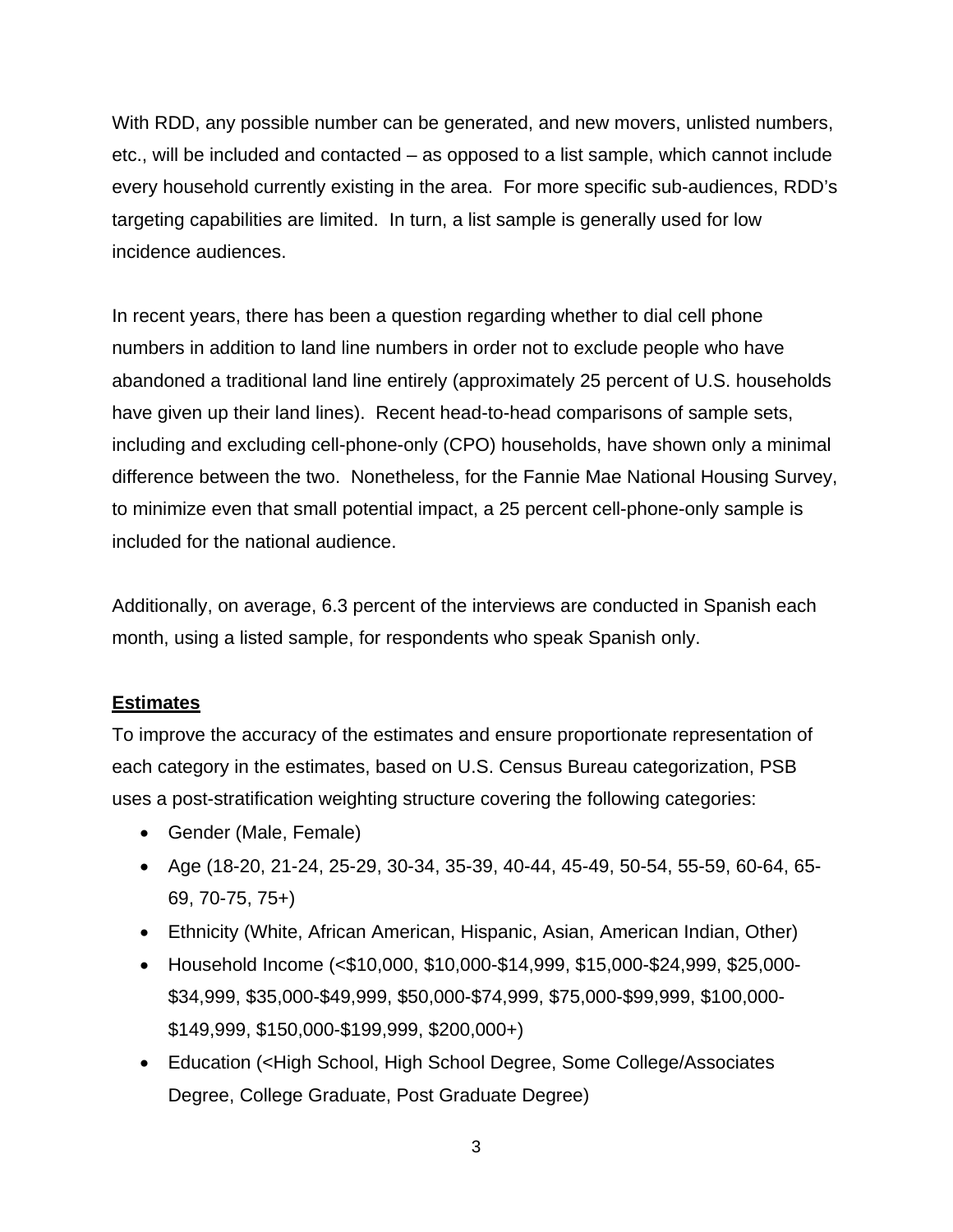Urbanicity (Suburban, Rural, Urban)

The post-stratification weighting uses an iterative proportional fitting technique for balancing sample weights simultaneously across several different population control groups. This technique ensures that sample-based estimates of the household population categories match the independent U.S. Census population controls within  $\pm$ 1 percent.

The statistics in this release are estimated from sample surveys and are subject to sampling variability as well as non-sampling error, including bias and variance from response, non-reporting, and under-coverage.

## **Survey Questions**

The questions presented in the Fannie Mae National Housing Survey Monthly Report are below, and are printed exactly as they are asked in the survey. Please note that in the quarterly reports, all of the questions appear in the report exactly as they are asked in the survey.

Expected home price and home rental price changes are calculated by creating an average of all responses, using a 0 percent change for those respondents who say that home prices would stay the same, and excluding outliers beyond two standard deviations.

**Question:** During the next 12 months, do you think home prices in general will go up, go down, or stay the same as where they are now?

- 1) Prices will go up
- 2) Prices will go down
- 3) Prices will remain about the same
- 4) Don't know **VOLUNTEERED**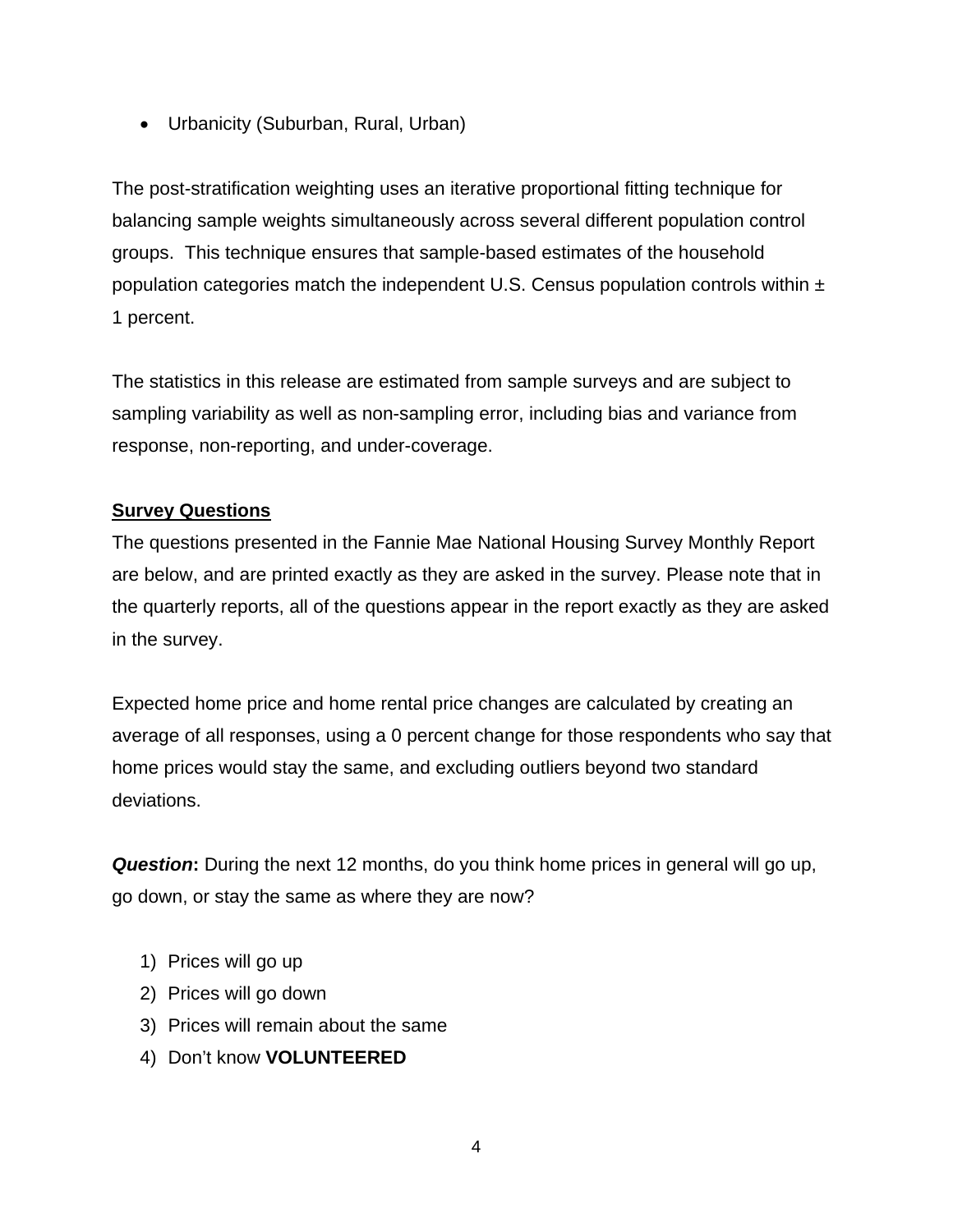*Question***:** IF SELECT HOME PRICES WILL GO DOWN: By about what percent do you think home prices in general will go down on the average over the next 12 months? OPEN END NUMERIC

*Question***:** IF SELECT HOME PRICES WILL GO UP: By about what percent do you think home prices in general will go up on the average over the next 12 months? OPEN END NUMERIC

**Question:** During the next 12 months, do you think home mortgage interest rates will go up, go down, or stay the same as where they are now?

- 1) Rates will go up
- 2) Rates will go down
- 3) Rates will remain about the same
- 4) Don't know **VOLUNTEERED**

*Question***:** In general, do you think this is a very good time to buy a house, a somewhat good time, a somewhat bad time, or a very bad time to buy a house?

- 1) Very good time
- 2) Somewhat good time
- 3) Somewhat bad time
- 4) Very bad time
- 5) Don't know **VOLUNTEERED**

*Question***:** In general, do you think this is a very good time to sell a house, a somewhat good time, a somewhat bad time, or a very bad time to sell a house?

- 1) Very good time
- 2) Somewhat good time
- 3) Somewhat bad time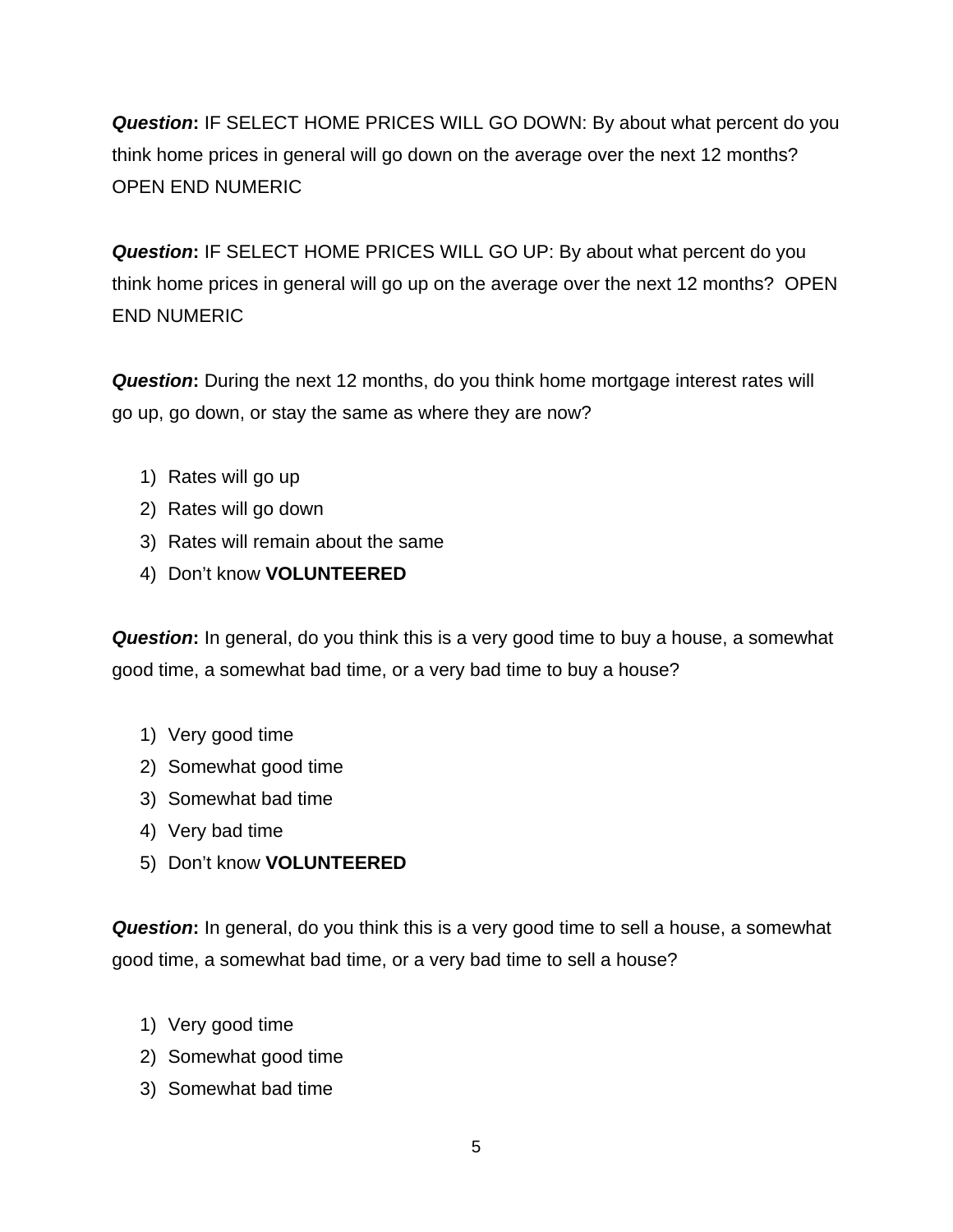- 4) Very bad time
- 5) Don't know **VOLUNTEERED**

**Question:** During the next 12 months, do you think home rental prices in general will go up, go down, or stay the same as where they are now?

- 1) Prices will go up
- 2) Prices will go down
- 3) Prices will remain about the same
- 4) Don't know **VOLUNTEERED**

*Question***:** IF SELECT HOME RENTAL PRICES WILL GO DOWN: By about what percent do you think home rental prices in general will go down on the average over the next 12 months? OPEN END NUMERIC

*Question***:** IF SELECT HOME RENTAL PRICES WILL GO UP: By about what percent do you think home rental prices in general will go up on the average over the next 12 months? OPEN END NUMERIC

*Question***:** If you were going to move, would you be more likely to: READ CHOICES, RANDOM ROTATE CHOICES

- 1) Rent
- 2) Buy
- 3) Don't know **VOLUNTEERED**

*Question***:** Looking ahead one year, do you expect your personal financial situation to get much better, somewhat better, stay about the same, get somewhat worse, or get much worse?

1) Much better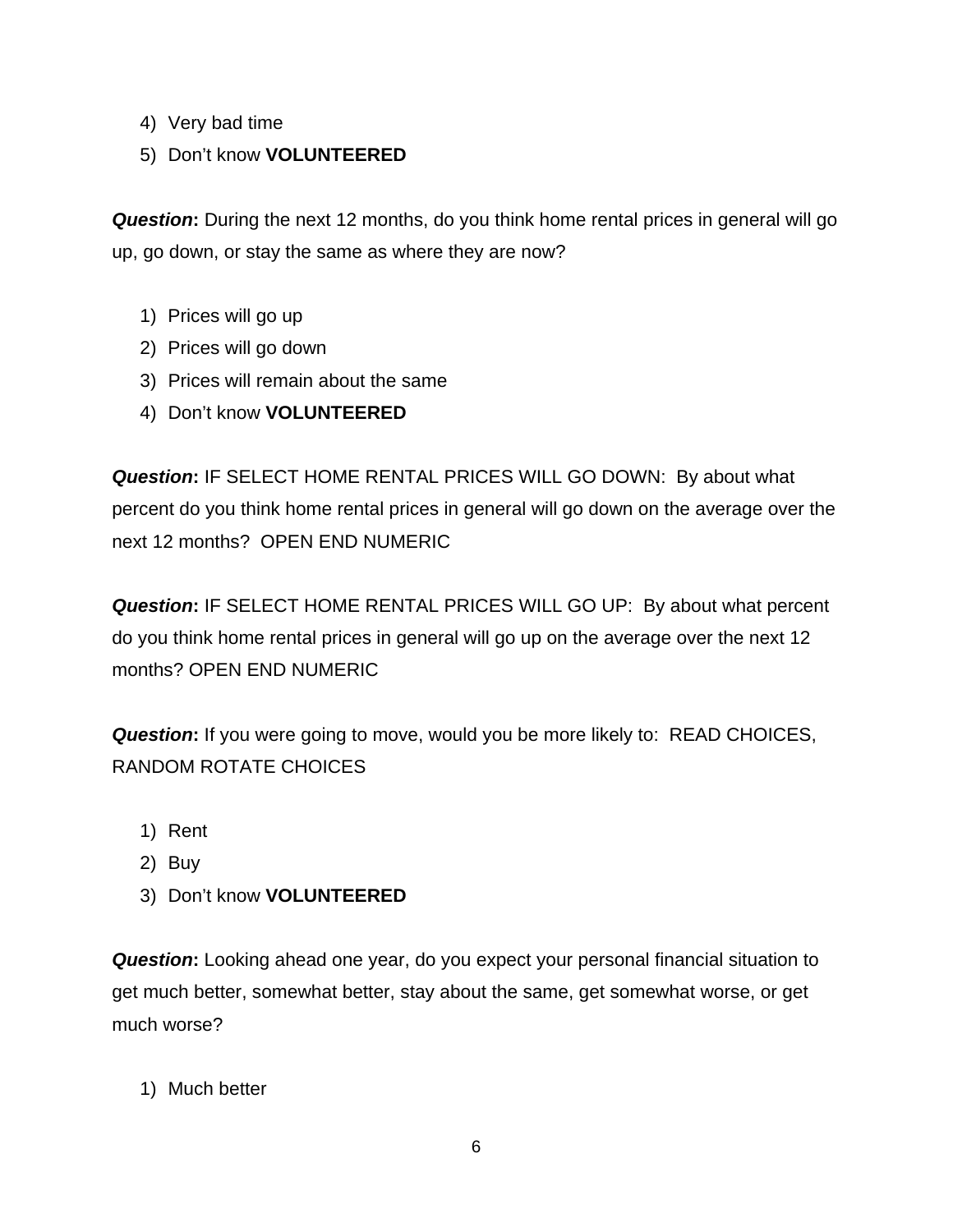- 2) Somewhat better
- 3) Stay about the same
- 4) Somewhat worse
- 5) Much worse
- 6) Don't know **VOLUNTEERED**

*Question***:** How does your current monthly household income compare to what it was 12 months ago? Would you say it is: READ CHOICES

- 1) Significantly higher now
- 2) About the same vs. 12 months ago
- 3) Significantly lower now
- 4) Don't know **VOLUNTEERED**

**Question:** How do your current monthly household expenses compare to what they were 12 months ago? Would you say they are: READ CHOICES

- 1) Significantly higher now
- 2) About the same vs. 12 months ago
- 3) Significantly lower now
- 4) Don't know **VOLUNTEERED**

Note that on each question presented in this release, respondents have the option to answer "don't know" (volunteered), which is why, in some cases the total percentage presented in the report may not equal 100.

#### **Release Date**

The Fannie Mae National Housing Survey Monthly Report will be released on or around the  $7<sup>th</sup>$  day of every month.